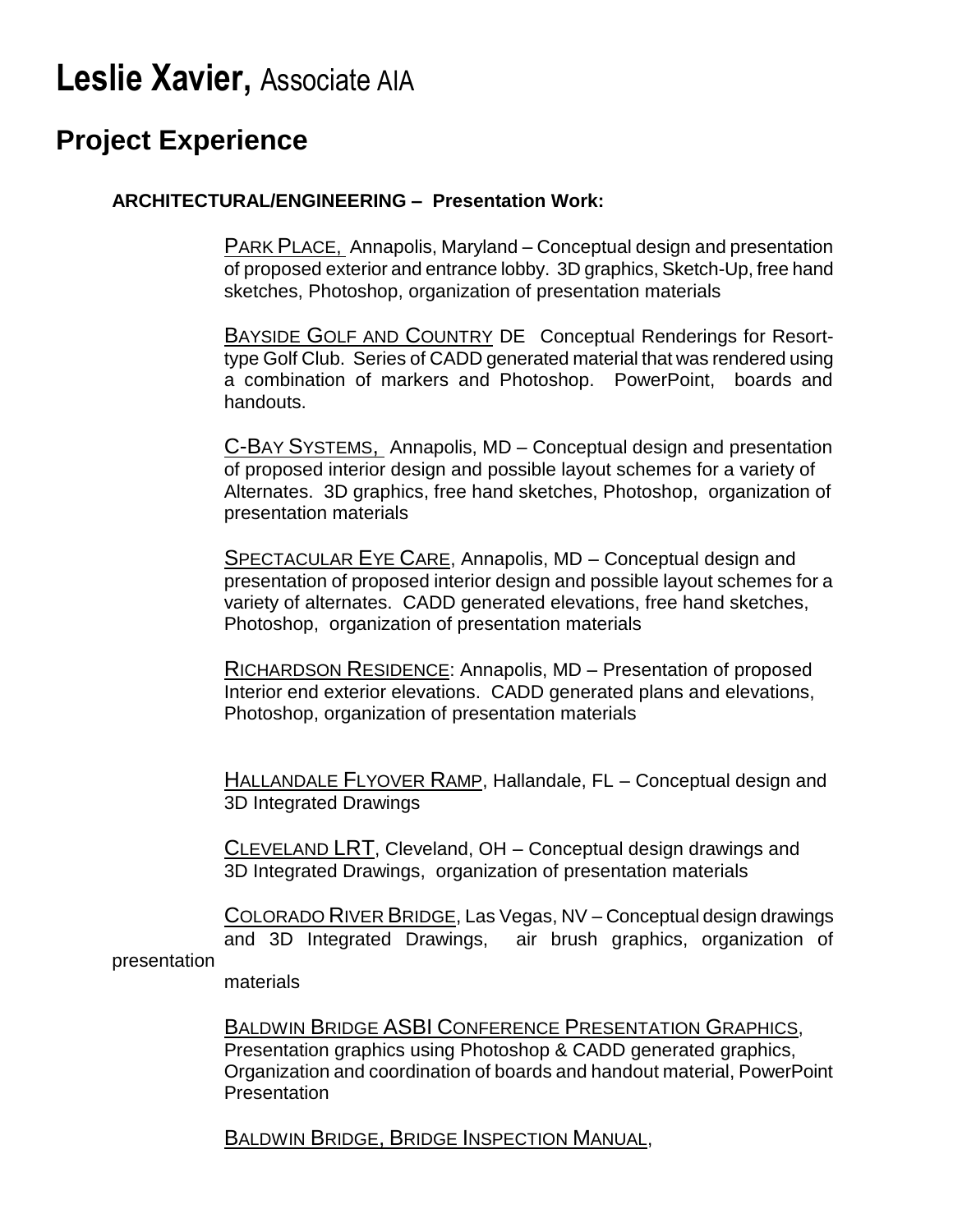Page 2 of 6

Presentation and organization of graphics and text for technical manual.

PCI GRAPHICS FOR TYPICAL SEGMENTAL BOX GIRDER, Presentation and organization of graphics for technical presentation at PCI conference.

**PATTON ISLAND BRIDGE PROPOSAL, Presentation and organization of** graphics for proposal presentation. PowerPoint presentation combined with graphic boards and handouts.

MIAMI TUNNEL PROPOSAL, Presentation and organization of graphics for proposal presentation. PowerPoint presentation combined with graphic boards and handouts.

#### **ARCHITECTURAL – Retail:**

DULLES 28 CENTRE, Loudoun County, Virginia – 119,631 SF of in-line retail space, two retail pads totaling 5,880 SF, two pad-ready banks (3,650 SF and 3,680 SF respectively), and two pad-ready restaurants (5,800 SF and 9,600 SF respectively). .SD, DD, & CD's. shop drawing review, code research, construction supervision.

PARK PLACE, Annapolis, Maryland – Urban mix project - 25,000 s.f. retail space below 5 floors/100,000 s.f. of Class A business. Building joined to adjacent building by a dramatic glass tower. Located above existing parking structure, project presented unique design opportunities with high profile downtown location in historic area. Special code issues and interaction with review and consent from city's planning commission. Design includes lobby with attention given to natural and sustainable materials. SD, DD, & CD's. shop drawing review, code research.

BJ'S WHOLESALE CLUBS, Florida, Maryland, Virgina, Deleware – Largely Type 2 construction with prototype design of warehouse type buildings. SD, DD, & CD's. shop drawing review, code research, construction supervision.

#### **ARCHITECTURAL – Tenant Fit Out:**

BIG SCREEN STORE, Annapolis, MD Tenant Fit Out, 6,000 sq. ft. retail space. CADD SD, DD, CD's, design of MEP, code research, permit obtained.

SPECTACULAR EYE CARE, Annapolis, MD Tenant Fit Out , 1500 sq. ft.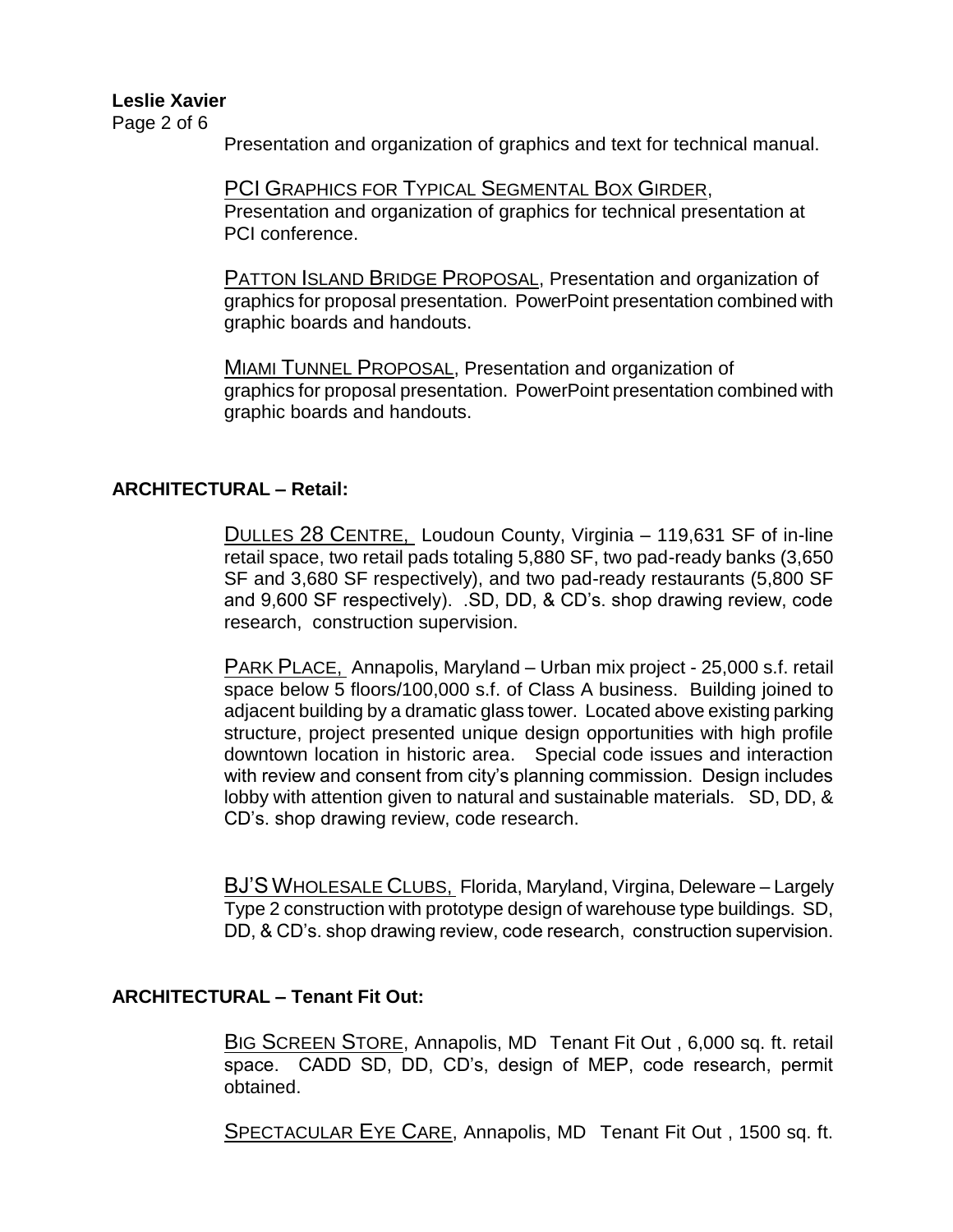Page 3 of 6

medical office space. CADD SD, DD, CD's, design of MEP, code research, permit obtained.

C-BAY SYSTEMS, Annapolis, MD, 7,012 square feet of view privileged space with commanding views, presented a unique opportunity to develop upscale modern minimalist office design for a client that is on the rise. SD, DD, CD's, design of MEP, VE and code research, permit obtained.

CONSOLIDATED LAUREL, LLC, Laurel, MD, Small office renovation to upgrade existing office space for new tenant and bring space up to code.. CADD detailing for SD's, DD's, and CD's.

LAKESIDE TITLE, Columbia, MD, Small office renovation to upgrade existing office space for new tenant and bring space up to code.. CADD detailing for SD's, DD's, and CD's.

#### **ARCHITECTURAL – Multi-family:**

ISLANDS OF FOX CHASE, Anne Arundel County, MD, Garden Style Apartments – 9 Buildings (223 Units). CADD detailing for SD's, DD's, and CD's. Shop drawing review and code research.

FOUNTAIN VILLAS APARTMENTS, Rockledge, FL Innovative use of tunnel form construction in low-rise garden style apartment development. CADD detailing for SD's, DD's, and CD's. Shop drawing review and code research.

MCNULTY LOFTS, St. Petersburg, FL High end, high rise condominiums units. Innovative unit mix situated above an existing office and parking structure CADD detailing for SD's, DD's, and CD's.

180 CARILLON, St. Petersburg, FL a major retail anchor with loft type units above a two level garage. The concept provides for ground level retail with parking above. An Amenity deck is above the retail and parking structures that provide a secure common area for the mid- rise tower residents. CADD detailing for SD's, DD's, and CD's.

DISTRICT LOFTS, ATLANTIC STATION, Atlanta, GA, Adaptive Reuse – Retail space conversion to condos & apartments. Apartment development to be a part of a 138-acre redevelopment of Atlantic Steel's manufacturing plant that operated on the site from 1901 until 1998. Actively participated in SD of unit mix and CADD detailing of SD, DD, and CD. Code and product research.

SARATOGA SQUARE APARTMENTS, Fairfax, VA, Existing apartment community rehabilitation. Documentation of existing site and structure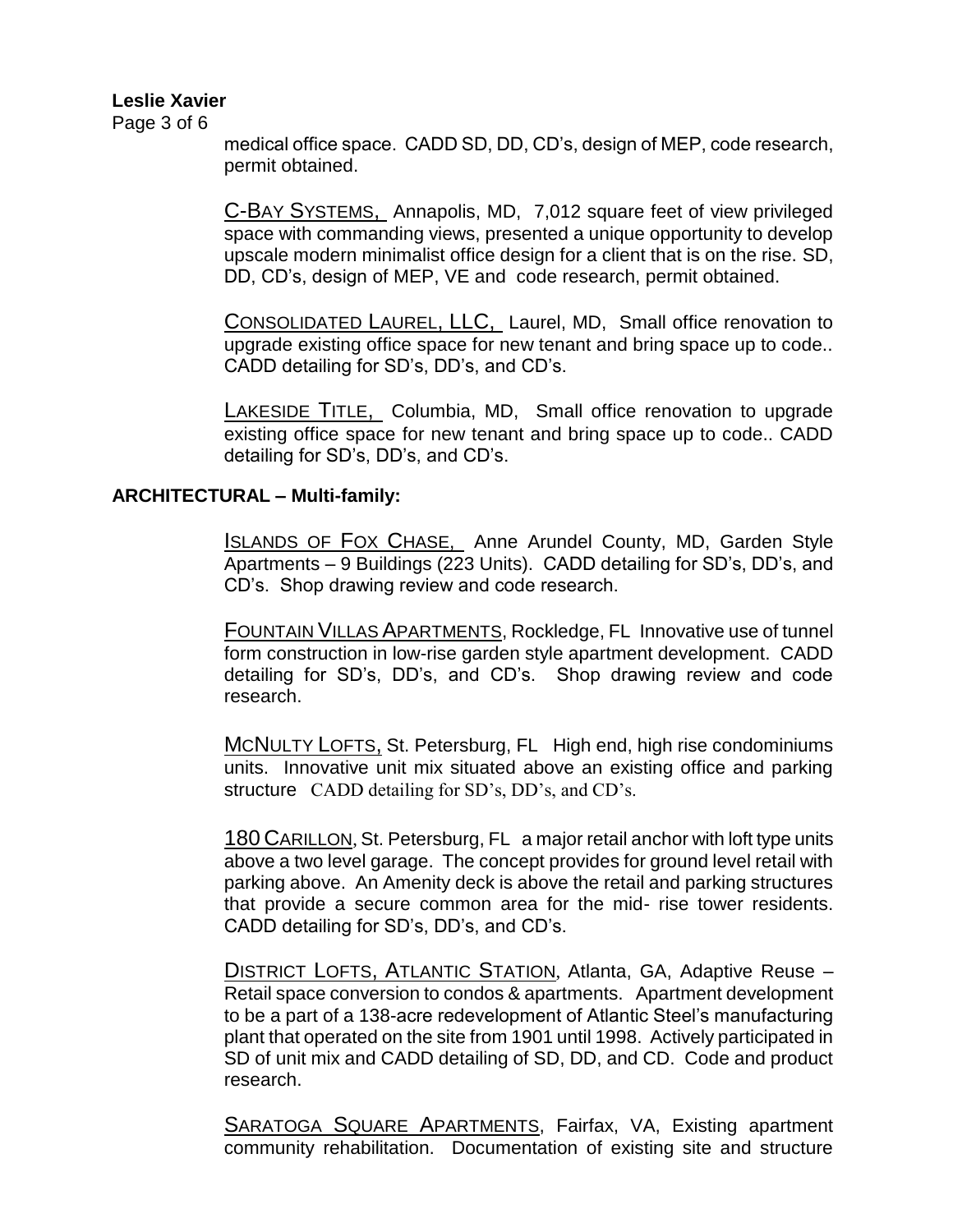Page 4 of 6

conditions. CADD detailing and schematic site hand drawings to illustrate potential site improvements.

#### **ARCHITECTURAL – Conceptual Studies**

BAYSIDE GOLF AND COUNTRY DE Conceptual Renderings for Resort type Golf Club.

#### **ARCHITECTURAL – Residential Renovation:**

IRVINE RESIDENCE: Severna Park, MD, Small renovation to existing residence to allow owners to take full advantage of a prime view of Severn River while designing a new front entry to give continuity to a series of previous additions. Documentation of existing structure and conditions, worked with client to develop scope of desired addition and renovation. Developed SD, DD, and CD's. Code and product research.

RICHARDSON RESIDENCE: Annapolis, MD, Small addition and renovation to existing residence. Addition of new den and renovation of kitchen and basement to 1950's cape cod. Documentation of existing structure and conditions, worked with client to develop scope of desired addition and renovation, developed SD, DD, and CD's. Code research.

STECK RESIDENCE: Anne Arundel County, MD, Small addition to existing residence, taking existing deck footprint to create additional living room area and new deck. Documentation of existing structure and conditions, worked with client to develop scope of desired addition and renovation, developed SD, DD, and CD's.

MADIGAN RESIDENCE: Springfield, VA, Major renovation of 70's ranch style home . Documentation of existing structure and conditions, worked with client to develop scope of desired addition and renovation, developed SD, DD, and CD's.

#### **ENGINEERING:**

I-15/US 95 INTERCHANGE, Las Vegas, NV, Structural CADD detailing for preliminary and final design for 215-meter long, span-by-span, segmental concrete bridge.

BONNER BRIDGE, Raleigh, N.C., Structural CADD detailing for preliminary and final design of 15,000-foot long, precast segmental concrete bridge.

CLEVELAND LRT, Cleveland, OH, Structural CADD detailing for preliminary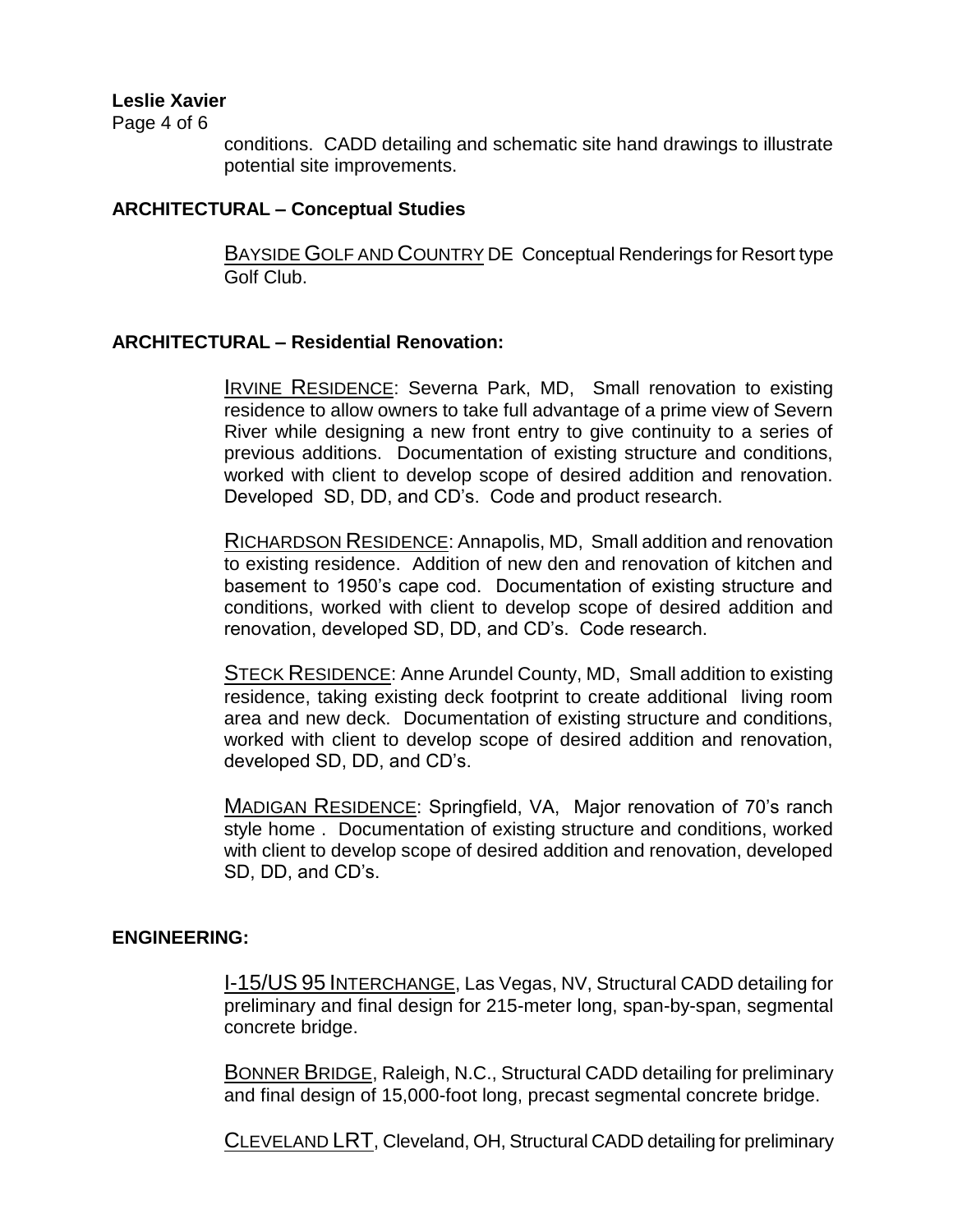Page 5 of 6

and final design of 645-foot long balanced cantilever bridge. This bridge consisted of five continuous spans of post-tensioned, precast concrete box segments.

SEABREEZE BRIDGE, Volusia County, FL, Structural CADD detailing for preliminary and final design for post-tensioned, precast segmental box bridge.

BALDWIN BRIDGE, Old Saybrook, CT, Structural CADD detailing for preliminary and final design as well as checking of shop drawings for a 2,500-foot long, balanced cantilever bridge. The bridge was comprised of post-tensioned, precast concrete box segments.

BAYSIDE BRIDGE, Pinellas County, FL, Structural CADD detailing for preliminary and final design of both post-tensioned, precast segmental box and flat slab alternates.

LANSING ISLAND BRIDGE, Indian Harbor Beach, FL, Structural and mechanical CADD detailing for final design of single-leaf, bascule bridge.

**BLATNIK BRIDGE, Duluth, MN, Structural CADD detailing for the retrofitting** of a major fixed-span, AASHTO girder bridge.

DISTRICTS IV AND VII, FLORIDA FDOT MOVABLE BRIDGE REHABILITATION, FL, Structural and mechanical CADD detailing for the rehabilitation of several existing bascule bridges in central and west central Florida.

COLORADO RIVER BRIDGE, Las Vegas, NV, Production of graphics and preliminary drawings as well as the coordination of presentation materials produced by the joint venture team in procuring the Colorado River Bridge project.

VETERANS EXPRESSWAY, Section 4, Hillsborough County, FL, Manual and CADD drafting in the preparation of roadway and bridge plans for the construction of a 2.8-mile section of a new limited-access facility. Seabreeze Bridge (SR 430), Daytona Beach, FL, Structural CADD detailing for preliminary and final design precast, segmental box bridges crossing the Halifax River (ICWW).

E-470 BELTWAY, Denver Co, Structural CADD drafting in the preparation of bridge plans for a new expressway providing a beltway around the city of Denver.

CENTRAL ARTERY, Boston MA, Structural CADD detailing for preliminary